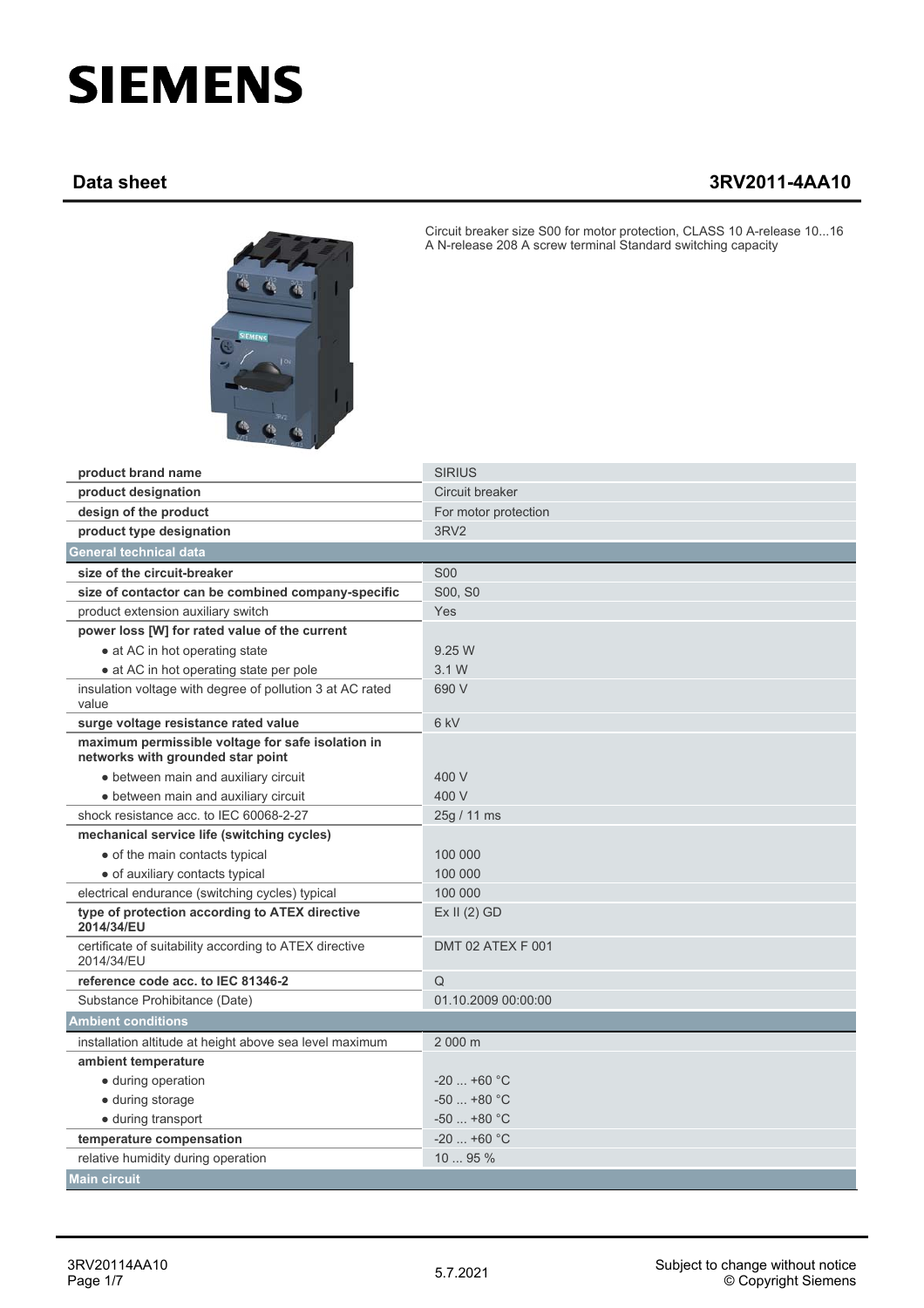| number of poles for main current circuit                                                     | 3                       |
|----------------------------------------------------------------------------------------------|-------------------------|
| adjustable current response value current of the<br>current-dependent overload release       | 1016A                   |
| operating voltage                                                                            |                         |
| • rated value                                                                                | 690 V                   |
| · at AC-3 rated value maximum                                                                | 690 V                   |
| operating frequency rated value                                                              | 50  60 Hz               |
| operational current rated value                                                              | 16 A                    |
| operational current at AC-3 at 400 V rated value                                             | 16 A                    |
| operating power at AC-3                                                                      |                         |
| • at 230 V rated value                                                                       | 4 kW                    |
| • at 400 V rated value                                                                       | 7.5 kW                  |
| • at 500 V rated value<br>• at 690 V rated value                                             | 7.5 kW<br><b>11 kW</b>  |
| operating frequency at AC-3 maximum                                                          | 151/h                   |
|                                                                                              |                         |
| <b>Auxiliary circuit</b>                                                                     |                         |
| number of NC contacts for auxiliary contacts                                                 | $\mathbf 0$<br>$\theta$ |
| number of NO contacts for auxiliary contacts<br>number of CO contacts for auxiliary contacts | $\theta$                |
| Protective and monitoring functions                                                          |                         |
| product function                                                                             |                         |
| • ground fault detection                                                                     | <b>No</b>               |
| • phase failure detection                                                                    | Yes                     |
| trip class                                                                                   | CLASS <sub>10</sub>     |
| design of the overload release                                                               | thermal                 |
| breaking capacity operating short-circuit current (Ics)<br>at AC                             |                         |
| • at 240 V rated value                                                                       | 100 kA                  |
| • at 400 V rated value                                                                       | 30 kA                   |
| • at 500 V rated value                                                                       | 5 kA                    |
| • at 690 V rated value                                                                       | 2 kA                    |
| breaking capacity maximum short-circuit current (Icu)                                        |                         |
| • at AC at 240 V rated value                                                                 | 100 kA                  |
| • at AC at 400 V rated value                                                                 | 55 kA                   |
| • at AC at 500 V rated value                                                                 | 10 kA                   |
| • at AC at 690 V rated value                                                                 | 4 kA                    |
| response value current of instantaneous short-circuit trip<br>unit                           | 208 A                   |
| <b>UL/CSA ratings</b>                                                                        |                         |
| full-load current (FLA) for 3-phase AC motor                                                 |                         |
| • at 480 V rated value                                                                       | 16 A                    |
| • at 600 V rated value                                                                       | 16 A                    |
| yielded mechanical performance [hp]                                                          |                         |
| • for single-phase AC motor                                                                  |                         |
| $-$ at 110/120 V rated value                                                                 | 1 hp                    |
| - at 230 V rated value                                                                       | 2 hp                    |
| • for 3-phase AC motor                                                                       |                         |
| - at 200/208 V rated value                                                                   | 3 hp                    |
| $-$ at 220/230 V rated value                                                                 | 5 <sub>hp</sub>         |
| -at 460/480 V rated value                                                                    | 10 <sub>hp</sub>        |
| <b>Short-circuit protection</b>                                                              |                         |
| product function short circuit protection                                                    | Yes                     |
| design of the short-circuit trip                                                             | magnetic                |
| design of the fuse link for IT network for short-circuit<br>protection of the main circuit   |                         |
| • at 240 V                                                                                   | gL/gG 80 A              |
| $\bullet$ at 400 V                                                                           | gL/gG 63 A              |
| $\bullet$ at 500 V                                                                           | gL/gG 50 A              |
| $\bullet$ at 690 V                                                                           | gL/gG 40 A              |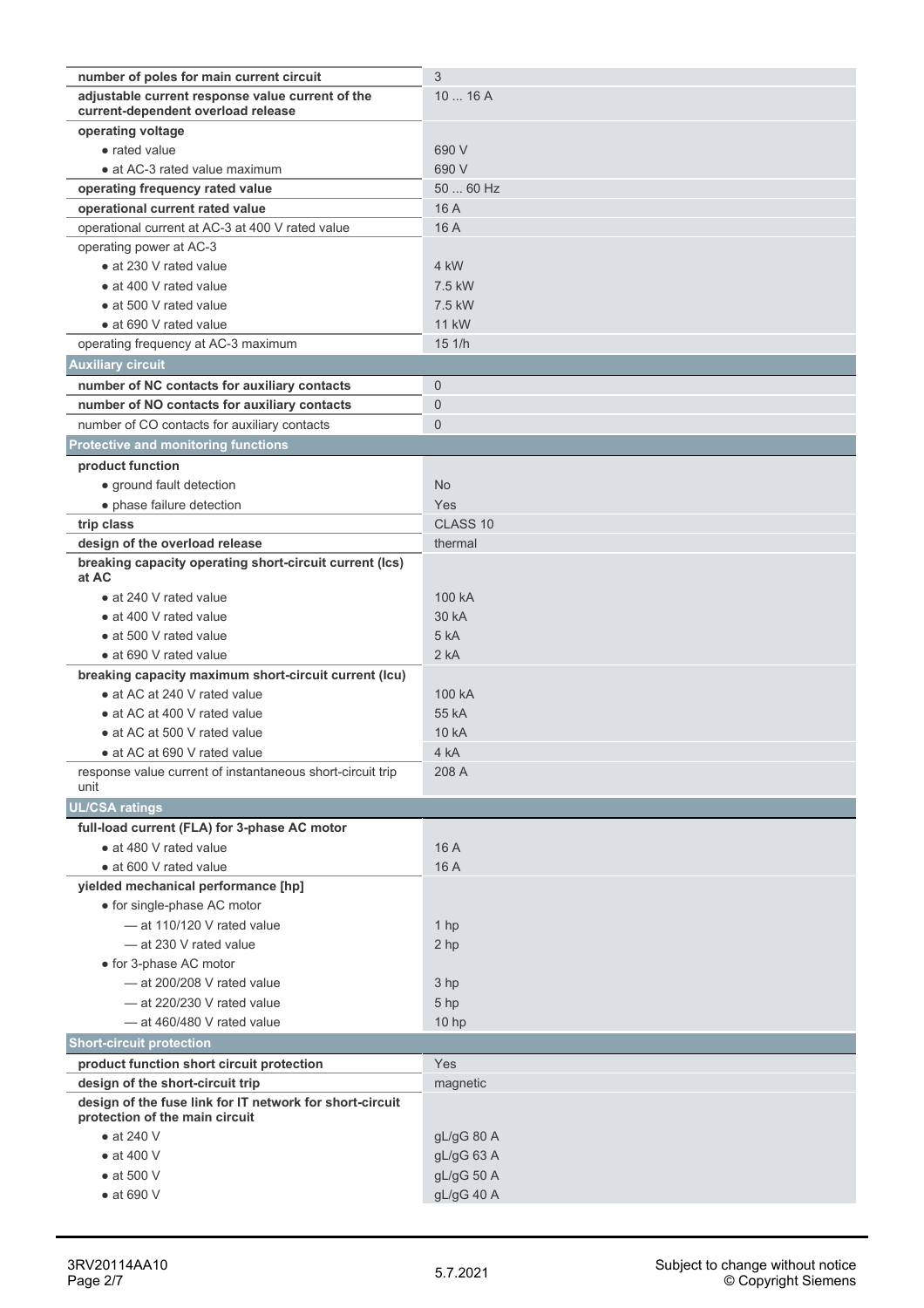| Installation/ mounting/ dimensions                                       |                                                                                           |  |  |  |
|--------------------------------------------------------------------------|-------------------------------------------------------------------------------------------|--|--|--|
| mounting position                                                        | any                                                                                       |  |  |  |
| fastening method                                                         | screw and snap-on mounting onto 35 mm standard mounting rail<br>according to DIN EN 60715 |  |  |  |
| height                                                                   | 97 mm                                                                                     |  |  |  |
| width                                                                    | 45 mm                                                                                     |  |  |  |
| depth                                                                    | 97 mm                                                                                     |  |  |  |
| required spacing                                                         |                                                                                           |  |  |  |
| • for grounded parts at 400 V                                            |                                                                                           |  |  |  |
| - downwards                                                              | 30 mm                                                                                     |  |  |  |
| — upwards                                                                | 30 mm                                                                                     |  |  |  |
| - at the side                                                            | 9 <sub>mm</sub>                                                                           |  |  |  |
| • for live parts at 400 V                                                |                                                                                           |  |  |  |
| — downwards                                                              | 30 mm                                                                                     |  |  |  |
| - upwards                                                                | 30 mm                                                                                     |  |  |  |
| - at the side                                                            | 9 <sub>mm</sub>                                                                           |  |  |  |
| · for grounded parts at 500 V                                            |                                                                                           |  |  |  |
| — downwards                                                              | 30 mm                                                                                     |  |  |  |
| — upwards                                                                | 30 mm                                                                                     |  |  |  |
| - at the side                                                            | $9 \, \text{mm}$                                                                          |  |  |  |
| · for live parts at 500 V                                                |                                                                                           |  |  |  |
| — downwards                                                              | 30 mm                                                                                     |  |  |  |
| — upwards                                                                | 30 mm                                                                                     |  |  |  |
| - at the side                                                            | 9 <sub>mm</sub>                                                                           |  |  |  |
| • for grounded parts at 690 V                                            |                                                                                           |  |  |  |
| — downwards                                                              | 50 mm                                                                                     |  |  |  |
| — upwards                                                                | 50 mm                                                                                     |  |  |  |
| — backwards                                                              | $0 \text{ mm}$                                                                            |  |  |  |
| - at the side                                                            | 30 mm                                                                                     |  |  |  |
| — forwards                                                               | 0 <sub>mm</sub>                                                                           |  |  |  |
| • for live parts at 690 V                                                |                                                                                           |  |  |  |
| - downwards                                                              | 50 mm                                                                                     |  |  |  |
| — upwards                                                                | 50 mm                                                                                     |  |  |  |
| - backwards                                                              | $0 \text{ mm}$                                                                            |  |  |  |
| - at the side                                                            | 30 mm                                                                                     |  |  |  |
| - forwards                                                               | 0 <sub>mm</sub>                                                                           |  |  |  |
| <b>Connections/ Terminals</b>                                            |                                                                                           |  |  |  |
| product function removable terminal for auxiliary and<br>control circuit | <b>No</b>                                                                                 |  |  |  |
| type of electrical connection                                            |                                                                                           |  |  |  |
| • for main current circuit                                               | screw-type terminals                                                                      |  |  |  |
| arrangement of electrical connectors for main current<br>circuit         | Top and bottom                                                                            |  |  |  |
| type of connectable conductor cross-sections                             |                                                                                           |  |  |  |
| • for main contacts                                                      |                                                                                           |  |  |  |
| - solid or stranded                                                      | $2x (0.75  2.5 mm2)$ , $2x 4 mm2$                                                         |  |  |  |
| - finely stranded with core end processing                               | 2x (0.5  1.5 mm <sup>2</sup> ), 2x (0.75  2.5 mm <sup>2</sup> )                           |  |  |  |
| • at AWG cables for main contacts                                        | 2x (18  14), 2x 12                                                                        |  |  |  |
| tightening torque                                                        |                                                                                           |  |  |  |
| • for main contacts with screw-type terminals                            | 0.81.2 N·m                                                                                |  |  |  |
| design of screwdriver shaft                                              | Diameter 5 to 6 mm                                                                        |  |  |  |
| size of the screwdriver tip                                              | Pozidriv 2                                                                                |  |  |  |
| design of the thread of the connection screw                             |                                                                                           |  |  |  |
| • for main contacts                                                      | M <sub>3</sub>                                                                            |  |  |  |
| Safety related data                                                      |                                                                                           |  |  |  |
| B <sub>10</sub> value                                                    |                                                                                           |  |  |  |
| • with high demand rate acc. to SN 31920                                 | 5 0 0 0                                                                                   |  |  |  |
| proportion of dangerous failures                                         |                                                                                           |  |  |  |
| • with low demand rate acc. to SN 31920                                  | 50 %                                                                                      |  |  |  |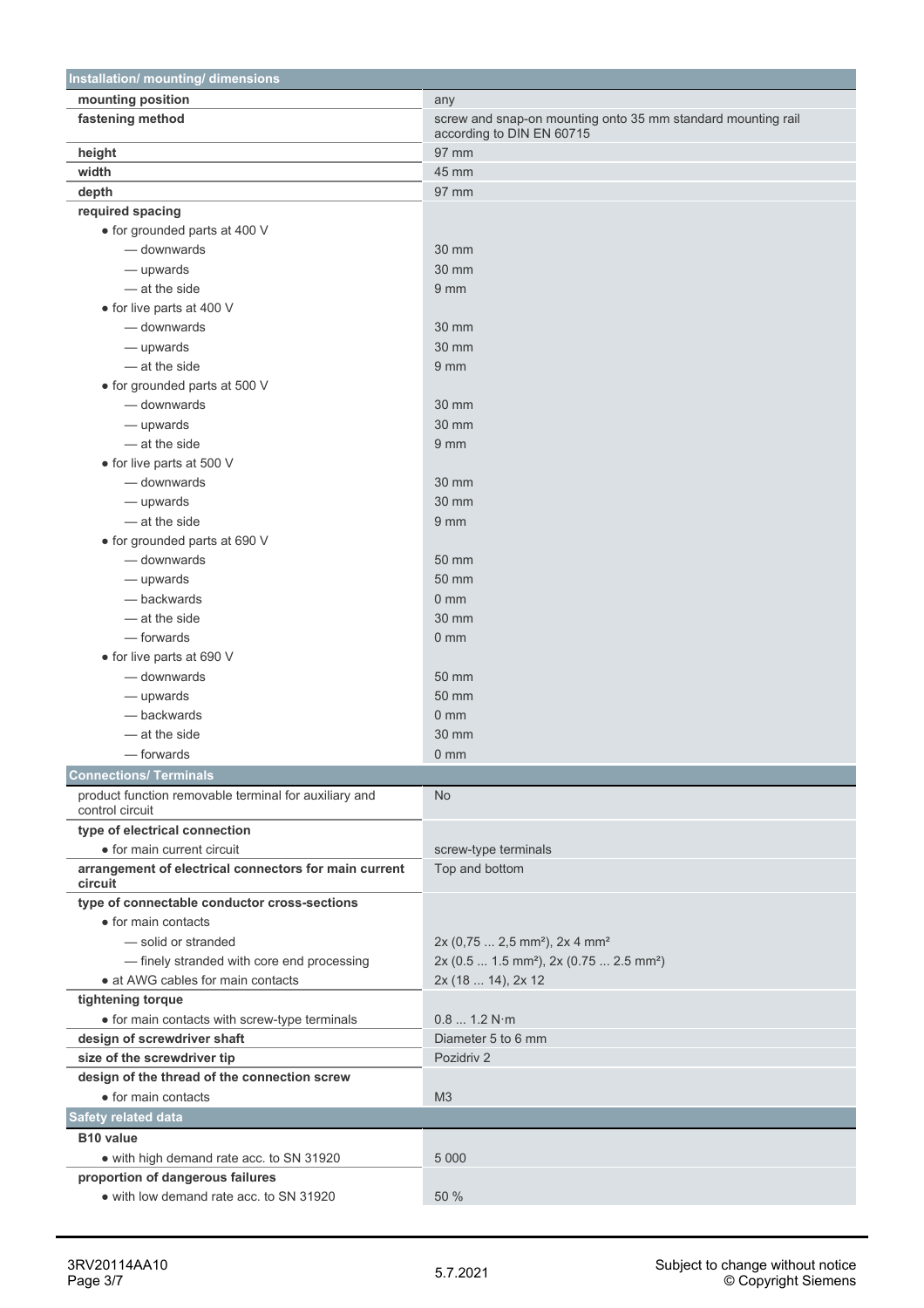|                                                                              | • with high demand rate acc. to SN 31920 | 50 %                       |                                                  |                                                |                                     |  |  |
|------------------------------------------------------------------------------|------------------------------------------|----------------------------|--------------------------------------------------|------------------------------------------------|-------------------------------------|--|--|
| failure rate [FIT]                                                           |                                          |                            |                                                  |                                                |                                     |  |  |
| • with low demand rate acc. to SN 31920                                      |                                          |                            | <b>50 FIT</b>                                    |                                                |                                     |  |  |
| T1 value for proof test interval or service life acc. to<br><b>IEC 61508</b> |                                          |                            | 10 <sub>y</sub>                                  |                                                |                                     |  |  |
| protection class IP on the front acc. to IEC 60529                           |                                          |                            | <b>IP20</b>                                      |                                                |                                     |  |  |
| touch protection on the front acc. to IEC 60529                              |                                          |                            | finger-safe, for vertical contact from the front |                                                |                                     |  |  |
| display version for switching status                                         |                                          |                            | Handle                                           |                                                |                                     |  |  |
| <b>Certificates/ approvals</b>                                               |                                          |                            |                                                  |                                                |                                     |  |  |
| <b>General Product Approval</b>                                              |                                          |                            |                                                  |                                                | For use in hazard-<br>ous locations |  |  |
|                                                                              |                                          |                            | <b>KC</b>                                        | FAT                                            | <b>IECEx</b>                        |  |  |
| For use in hazard-<br>ous locations                                          | <b>Declaration of Conformity</b>         |                            | <b>Test Certificates</b>                         |                                                | <b>Marine / Shipping</b>            |  |  |
|                                                                              | EG-Konf.                                 | <b>Miscellaneous</b>       | <b>Special Test Certific-</b><br><u>ate</u>      | <b>Type Test Certific-</b><br>ates/Test Report |                                     |  |  |
| <b>Marine / Shipping</b>                                                     |                                          |                            |                                                  |                                                |                                     |  |  |
| <b>VERITAS</b>                                                               | LRS                                      |                            |                                                  |                                                | <b>DNV-</b>                         |  |  |
| other                                                                        | Railway                                  |                            |                                                  |                                                |                                     |  |  |
| Confirmation                                                                 | Confirmation                             | <b>Vibration and Shock</b> |                                                  |                                                |                                     |  |  |

**Further information Information- and Downloadcenter (Catalogs, Brochures,…)** <https://www.siemens.com/ic10> **Industry Mall (Online ordering system)** <https://mall.industry.siemens.com/mall/en/en/Catalog/product?mlfb=3RV2011-4AA10> **Cax online generator** <http://support.automation.siemens.com/WW/CAXorder/default.aspx?lang=en&mlfb=3RV2011-4AA10> **Service&Support (Manuals, Certificates, Characteristics, FAQs,...)** <https://support.industry.siemens.com/cs/ww/en/ps/3RV2011-4AA10> **Image database (product images, 2D dimension drawings, 3D models, device circuit diagrams, EPLAN macros, ...)** [http://www.automation.siemens.com/bilddb/cax\\_de.aspx?mlfb=3RV2011-4AA10&lang=en](http://www.automation.siemens.com/bilddb/cax_de.aspx?mlfb=3RV2011-4AA10&lang=en) **Characteristic: Tripping characteristics, I²t, Let-through current** <https://support.industry.siemens.com/cs/ww/en/ps/3RV2011-4AA10/char> **Further characteristics (e.g. electrical endurance, switching frequency)** <http://www.automation.siemens.com/bilddb/index.aspx?view=Search&mlfb=3RV2011-4AA10&objecttype=14&gridview=view1>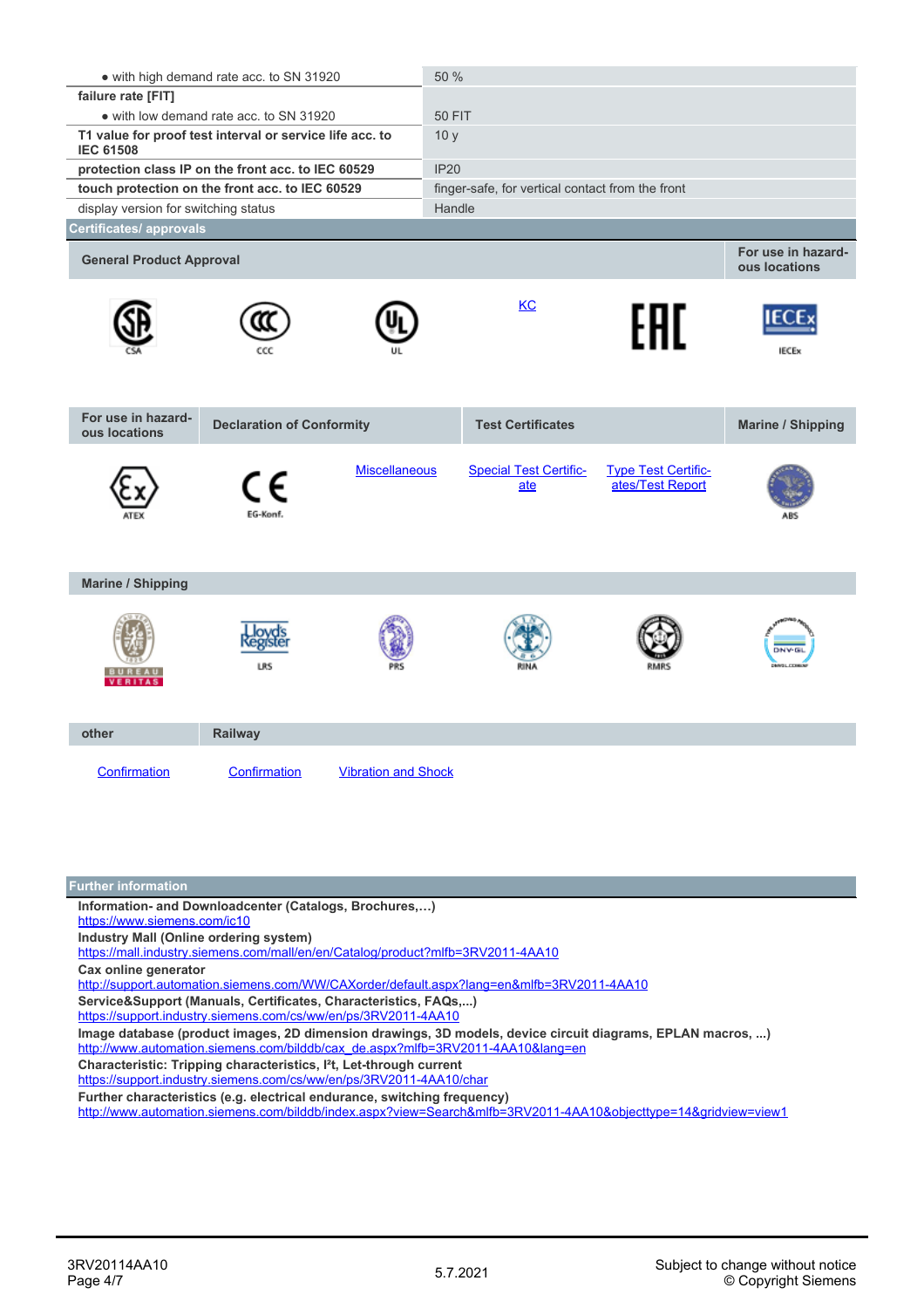

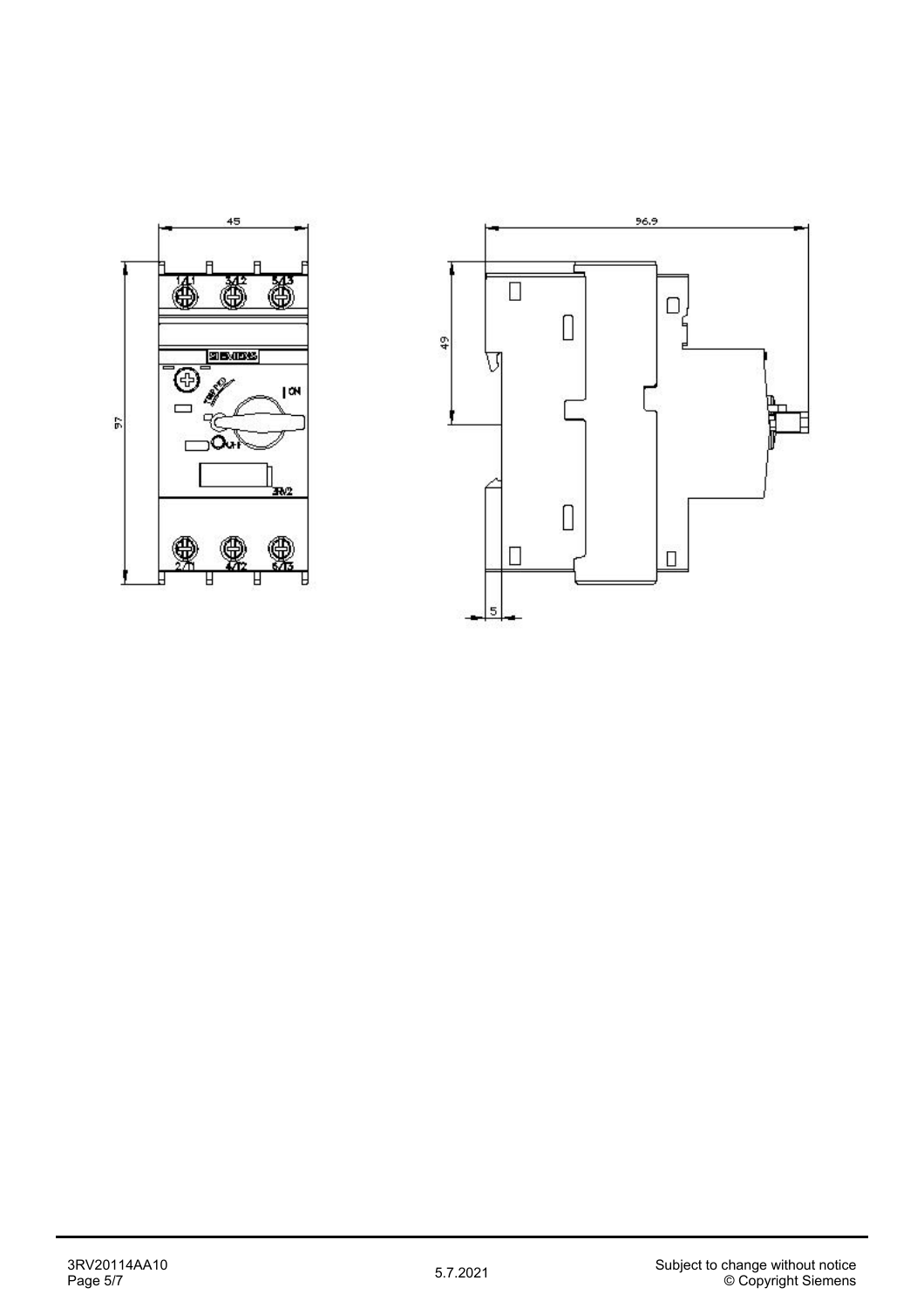